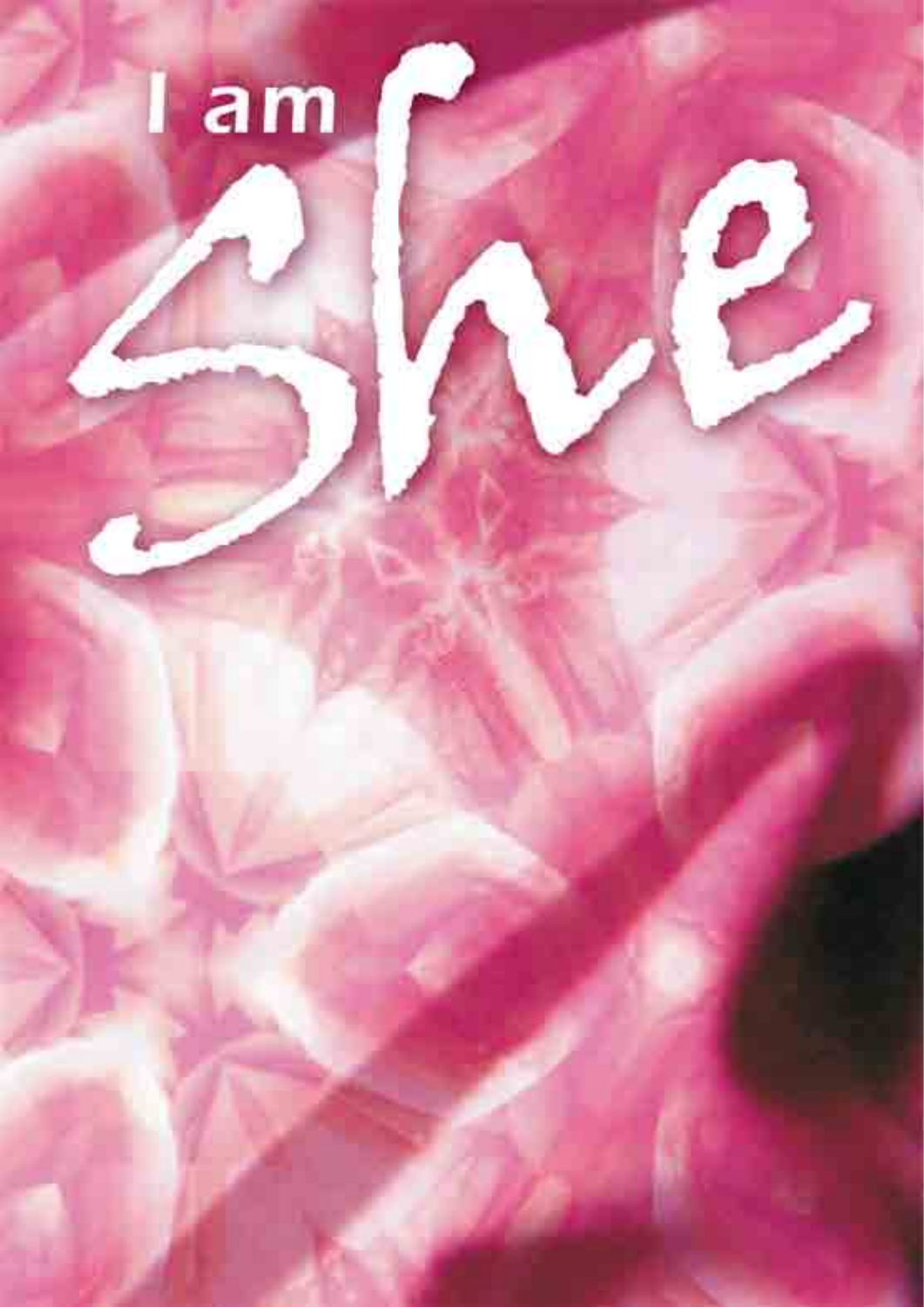# *Introduction*

Have you ever paged through a magazine and wished that you could be like one of the interesting, beautiful, and talented women described in the articles? You read about their thoughts and opinions, their taste in music, their favourite food, the books they love to read, their achievements, and how they manage to rise above difficult circumstances. You see the clothes they wear, the way they decorate their homes, and you delight in their lifestyle. And involuntarily you think: This is the picture of perfection—I want to be like her.

In this booklet, you are invited to page through the Bible and discover the stories it tells about special women. Women play an important role throughout the Bible. Some lived in close relationship with God, while others turned their backs on Him. Sometimes they wrestled with God. They were women of different dimensions, multi-faceted and unique, women in varying circumstances of life. And God was at work in their lives. Between the pages of God's wonderful Word, you will discover: That is me! I am she! And God is at work in my life, too!

Come along and meet the women in the Bible.

# *She Lives in Relationship with God*

**This is the most important dimension of womanhood. She lives in a unique faith relationship with God. She really loves the Lord and seeks his will for her life. However, she sometimes strays.**

**And you discover: I am she!**

# **She loves the Lord very deeply; He is at the centre of her life**

As Jesus sat near the temple treasury, he watched the people as they dropped in their money. Many rich men dropped in a lot of money; then a poor widow came along and dropped in two little copper coins, worth about a penny. He called his disciples together and said to them, "I tell you that this poor widow put more in the offering box than all the others. For the others put in what they had to spare of their riches; but she, poor as she is, put in all she had—she gave all she had to live on."

[Mark 12:41-44](http://www.bibles.co.za/search/search-detail.php?prev=-2&book=MRK&chapter=12&version=6&GO=Show)

# **She studies the Word**

Happy are those

who reject the advice of evil people, who do not follow the example of sinners or join those who have no use for God. Instead, they find joy in obeying the Law of the Lord, and they study it day and night. They are like trees that grow beside a stream, that bear fruit at the right time, and whose leaves do not dry up. They succeed in everything they do.

[Psalm 1:1-3](http://www.bibles.co.za/search/search-detail.php?prev=-3&book=PSA&chapter=1&version=6&GO=Show)

#### **She is serious about prayer**

#### Hannah prayed earnestly to the LORD about her childlessness:

One day, after they had finished their meal in the house of the Lorp at Shiloh, Hannah got up. She was deeply distressed, and she cried bitterly as she prayed to the LORD. Meanwhile, Eli the priest was sitting in his place by the door. Hannah made a solemn promise: "Almighty Lorp, look at me, your servant! See my trouble and remember me! Don't forget me! If you give me a son, I promise that I will dedicate him to you for his whole life and that he will never have his hair cut."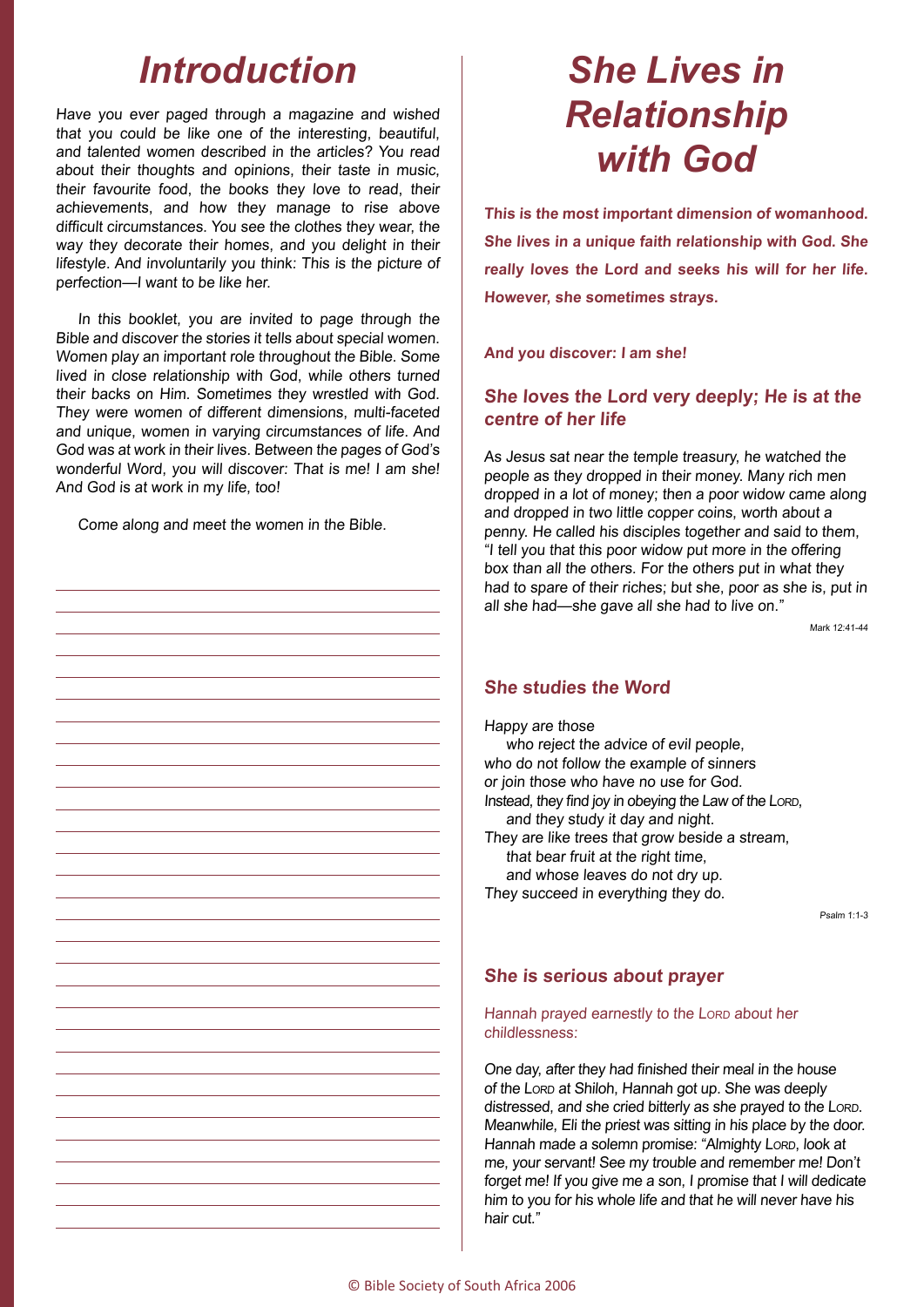Hannah continued to pray to the Lorp for a long time, and Eli watched her lips. She was praying silently; her lips were moving, but she made no sound. So Eli thought that she was drunk, and said to her, "Stop making a drunken show of yourself! Stop your drinking and sober up!"

"No, I'm not drunk, sir," she answered. "I haven't been drinking! I am desperate, and I have been praying, pouring out my troubles to the Lorp. Don't think I am a worthless woman. I have been praying like this because I'm so miserable."

[1 Samuel 1:9-16](http://www.bibles.co.za/search/search-detail.php?prev=-4&book=1SA&chapter=1&version=6&GO=Show)

# **She sits at the feet of the Lord to listen**

As Jesus and his disciples went on their way, he came to a village where a woman named Martha welcomed him in her home. She had a sister named Mary, who sat down at the feet of the Lord and listened to his teaching. Martha was upset over all the work she had to do, so she came and said, "Lord, don't you care that my sister has left me to do all the work by myself? Tell her to come and help me!"

The Lord answered her, "Martha, Martha! You are worried and troubled over so many things, but just one is needed. Mary has chosen the right thing, and it will not be taken away from her."

[Luke 10:38-42](http://www.bibles.co.za/search/search-detail.php?prev=-6&book=LUK&chapter=10&version=6&GO=Show)

#### **She submits to God's will for her life**

Sometimes she wrestles with God's will for her life, but she also submits herself to it, realising that He knows best.

In the sixth month of Elizabeth's pregnancy God sent the angel Gabriel to a town in Galilee named Nazareth. He had a message for a young woman promised in marriage to a man named Joseph, who was a descendant of King David. Her name was Mary. The angel came to her and said, "Peace be with you! The Lord is with you and has greatly blessed you!"

Mary was deeply troubled by the angel's message, and she wondered what his words meant. The angel said to her, "Don't be afraid, Mary; God has been gracious to you. You will become pregnant and give birth to a son, and you will name him Jesus. He will be great and will be called the Son of the Most High God. The Lord God will make him a king, as his ancestor David was, and he will be the king of the descendants of Jacob for ever; his kingdom will never end!"

Mary said to the angel, "I am a virgin. How, then, can this be?"

The angel answered, "The Holy Spirit will come on you, and God's power will rest upon you. For this reason the holy child will be called the Son of God. Remember your relative Elizabeth. It is said that she cannot have children, but she herself is now six months pregnant, even though she is very old. For there is nothing that God cannot do."

"I am the Lord's servant," said Mary; "may it happen to me as you have said." And the angel left her.

[Luke 1:26-38](http://www.bibles.co.za/search/search-detail.php?prev=-7&book=LUK&chapter=1&version=6&GO=Show)

### **She dedicates her life to the Lord**

There was a very old prophet, a widow named Anna, daughter of Phanuel of the tribe of Asher. She had been married for only seven years and was now eighty-four years old. She never left the Temple; day and night she worshipped God, fasting and praying.

[Luke 2:36-37](http://www.bibles.co.za/search/search-detail.php?prev=-8&book=LUK&chapter=2&version=6&GO=Show)

#### **She serves the Lord with gladness**

The prophet Miriam, Aaron's sister, took her tambourine, and all the women followed her, playing tambourines and dancing. Miriam sang for them:

"Sing to the Lord, because he has won a glorious victory."

[Exodus 15:20-21a](http://www.bibles.co.za/search/search-detail.php?prev=-9&book=EXO&chapter=15&version=6&GO=Show)

#### **She looks to Jesus for strength**

There was a woman who had suffered terribly from severe bleeding for twelve years, even though she had been treated by many doctors. She had spent all her money, but instead of getting better she got worse all the time. She had heard about Jesus, so she came in the crowd behind him, saying to herself, "If I just touch his clothes, I will get well."

She touched his cloak, and her bleeding stopped at once; and she had the feeling inside herself that she was healed of her trouble. At once Jesus knew that power had gone out of him, so he turned round in the crowd and asked, "Who touched my clothes?"

His disciples answered, "You see how the people are crowding you; why do you ask who touched you?"

But Jesus kept looking round to see who had done it. The woman realised what had happened to her, so she came, trembling with fear, knelt at his feet, and told him the whole truth. Jesus said to her, "My daughter, your faith has made you well. Go in peace, and be healed of your trouble."

[Mark 5:25-34](http://www.bibles.co.za/search/search-detail.php?prev=-10&book=MRK&chapter=5&version=6&GO=Show)

#### **She leaves her worries with the Lord**

"This is why I tell you not to be worried about the food and drink you need in order to stay alive, or about clothes for your body. After all, isn't life worth more than food? And isn't the body worth more than clothes? Look at the birds: they do not sow seeds, gather a harvest and put it in barns; yet your Father in heaven takes care of them! Aren't you worth much more than birds? Can any of you live a bit longer by worrying about it?

"And why worry about clothes? Look how the wild flowers grow: they do not work or make clothes for themselves. But I tell you that not even King Solomon with all his wealth had clothes as beautiful as one of these flowers. It is God who clothes the wild grass—grass that is here today and gone tomorrow, burnt up in the oven. Won't he be all the more sure to clothe you? How little faith you have!

"So do not start worrying: 'Where will my food come from? or my drink? or my clothes?' (These are the things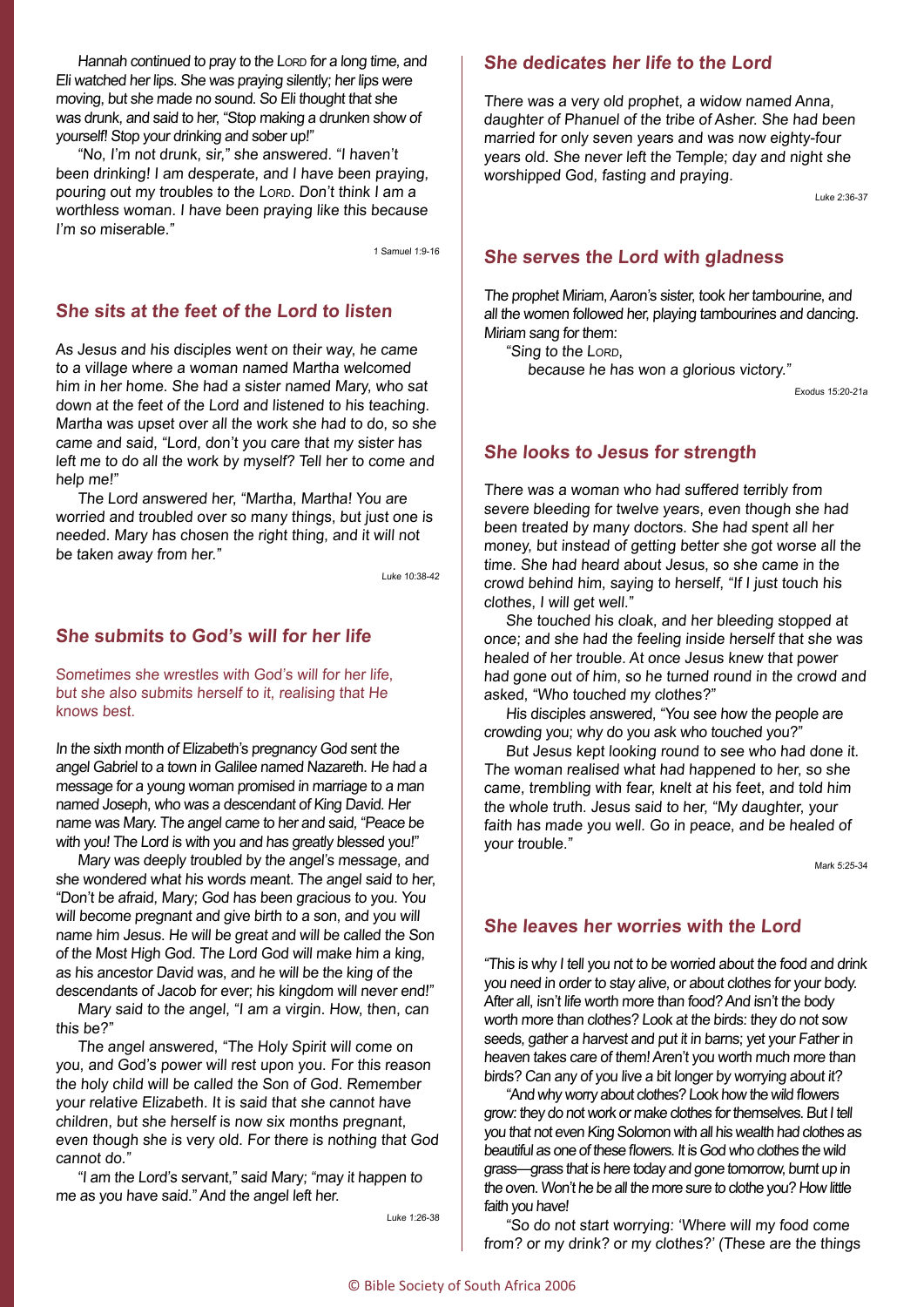the pagans are always concerned about.) Your Father in heaven knows that you need all these things. Instead, be concerned above everything else with the Kingdom of God and with what he requires of you, and he will provide you with all these other things. So do not worry about tomorrow; it will have enough worries of its own. There is no need to add to the troubles each day brings."

[Matthew 6:25-34](http://www.bibles.co.za/search/search-detail.php?prev=-11&book=MAT&chapter=6&version=6&GO=Show)

# **Sometimes she stumbles ...**

Sometimes she makes a mistake, which causes her to want to hide from God. Then, when her mistake comes to light, she tries to shift the blame onto someone else. That was the case with Eve:

Now the snake was the most cunning animal that the LORD God had made. The snake asked the woman, "Did God really tell you not to eat fruit from any tree in the garden?"

"We may eat the fruit of any tree in the garden," the woman answered, "except the tree in the middle of it. God told us not to eat the fruit of that tree or even touch it; if we do, we will die."

The snake replied, "That's not true; you will not die. God said that, because he knows that when you eat it you will be like God and know what is good and what is bad."

The woman saw how beautiful the tree was and how good its fruit would be to eat, and she thought how wonderful it would be to become wise. So she took some of the fruit and ate it. Then she gave some to her husband, and he also ate it. As soon as they had eaten it, they were given understanding and realised that they were naked; so they sewed fig leaves together and covered themselves.

That evening they heard the LORD God walking in the garden, and they hid from him among the trees. But the LORD God called out to the man, "Where are you?"

He answered, "I heard you in the garden; I was afraid and hid from you, because I was naked."

"Who told you that you were naked?" God asked. "Did you eat the fruit that I told you not to eat?"

The man answered, "The woman you put here with me gave me the fruit, and I ate it."

The Lord God asked the woman, "Why did you do this?"

She replied, "The snake tricked me into eating it."

[Genesis 3:1-13](http://www.bibles.co.za/search/search-detail.php?prev=-12&book=GEN&chapter=3&version=6&GO=Show)

Sometimes she does not trust the Lord but rather does as she thinks right ... and regrets it in the end. Like Sarai, who said to Abram:

"The Lord has kept me from having children. Why don't you sleep with my slave? Perhaps she can have a child for me." Abram agreed with what Sarai said. So she gave Hagar to him to be his concubine. (This happened after Abram had lived in Canaan for ten years.) Abram had intercourse with Hagar, and she became pregnant. When she found out that she was pregnant, she became proud and despised Sarai.

Then Sarai said to Abram, "It's your fault that Hagar

despises me. I myself gave her to you, and ever since she found out that she was pregnant, she has despised me. May the Lorp judge which of us is right, you or me!"

[Genesis 16:2-5](http://www.bibles.co.za/search/search-detail.php?prev=-13&book=GEN&chapter=16&version=6&GO=Show)

#### **She comes to the Lord and experiences his forgiveness**

In that town was a woman who lived a sinful life. She heard that Jesus was eating in the Pharisee's house, so she brought an alabaster jar full of perfume and stood behind Jesus, by his feet, crying and wetting his feet with her tears. Then she dried his feet with her hair, kissed them, and poured the perfume on them. When the Pharisee saw this, he said to himself, "If this man really were a prophet, he would know who this woman is who is touching him; he would know what kind of sinful life she lives!"

Jesus spoke up and said to him, "Simon, I have something to tell you."

"Yes, Teacher," he said, "tell me."

"There were two men who owed money to a moneylender," Jesus began. "One owed him five hundred silver coins, and the other owed him fifty. Neither of them could pay him back, so he cancelled the debts of both. Which one, then, will love him more?"

"I suppose," answered Simon, "that it would be the one who was forgiven more."

"You are right," said Jesus. Then he turned to the woman and said to Simon, "Do you see this woman? I came into your home, and you gave me no water for my feet, but she has washed my feet with her tears and dried them with her hair. You did not welcome me with a kiss, but she has not stopped kissing my feet since I came. You provided no oliveoil for my head, but she has covered my feet with perfume. I tell you, then, the great love she has shown proves that her many sins have been forgiven. But whoever has been forgiven little shows only a little love."

Then Jesus said to the woman, "Your sins are forgiven." [Luke 7:37-48](http://www.bibles.co.za/search/search-detail.php?prev=-14&book=LUK&chapter=7&version=6&GO=Show)

#### **She lives in hope for the future**

When Martha heard that Jesus was coming, she went out to meet him, but Mary stayed in the house. Martha said to Jesus, "If you had been here, Lord, my brother would not have died! But I know that even now God will give you whatever you ask him for."

"Your brother will rise to life," Jesus told her.

"I know," she replied, "that he will rise to life on the last day."

Jesus said to her, "I am the resurrection and the life. Those who believe in me will live, even though they die; and all those who live and believe in me will never die. Do you believe this?"

"Yes, Lord!" she answered. "I do believe that you are the Messiah, the Son of God, who was to come into the world."

[John 11:20-27](http://www.bibles.co.za/search/search-detail.php?prev=-15&book=JHN&chapter=11&version=6&GO=Show)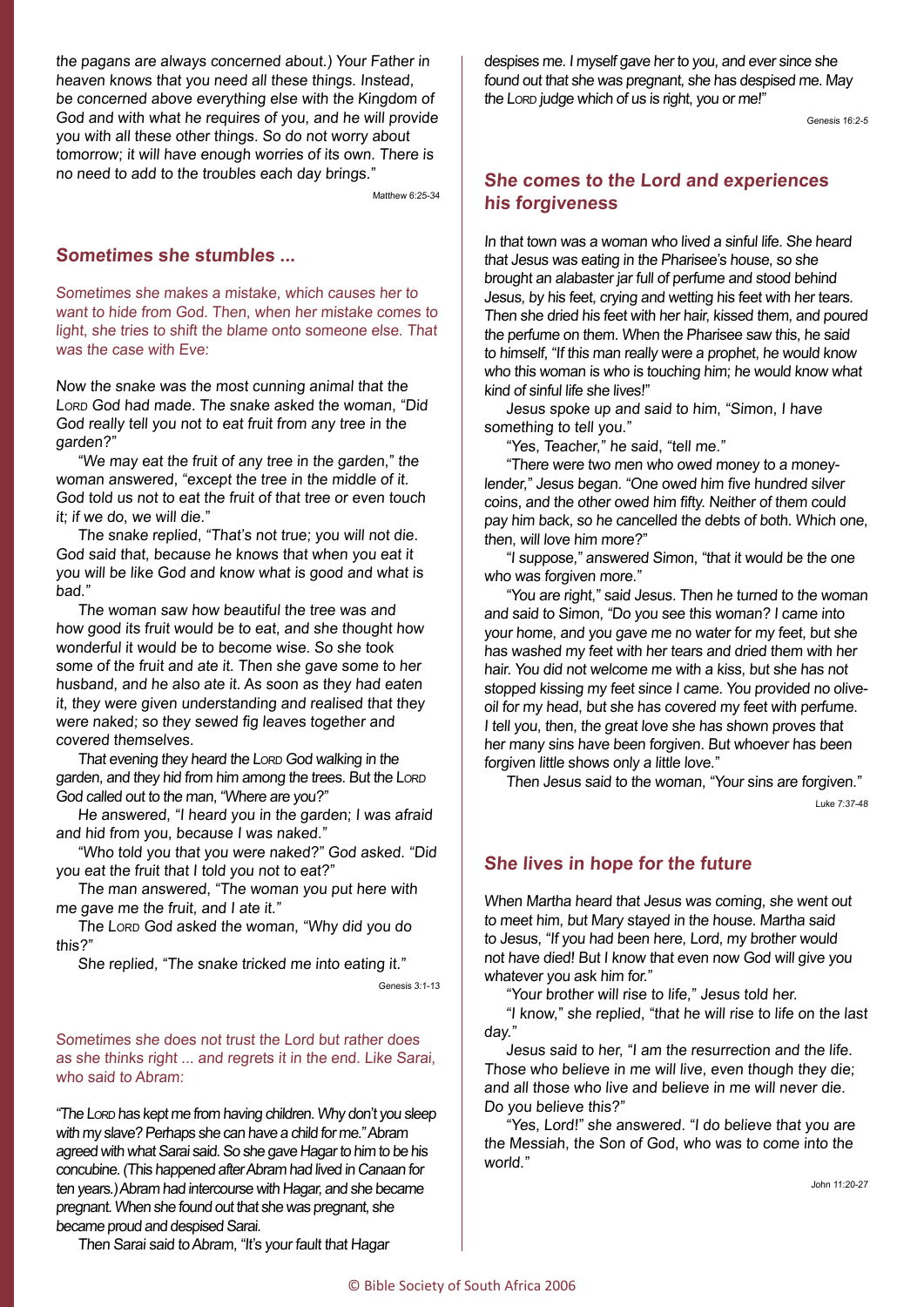# *She Lives in Relationship with Others*

**She does not live in isolation. She lives in community with others. Each of the relationships which she has is unique and makes specific demands on her.**

**And you discover: I am she!**

## **She is good to others**

In Joppa there was a woman named Tabitha, who was a believer. (Her name in Greek is Dorcas, meaning "a deer".) She spent all her time doing good and helping the poor.

[Acts 9:36](http://www.bibles.co.za/search/search-detail.php?prev=-16&book=ACT&chapter=9&version=6&GO=Show)

#### **She is a wife**

#### **She is one with her husband**

Jesus answered, "Haven't you read the Scripture that says that in the beginning the Creator made people male and female? And God said, 'For this reason a man will leave his father and mother and unite with his wife, and the two will become one.' So they are no longer two, but one. No human being must separate, then, what God has joined together."

[Matthew 19:4-6](http://www.bibles.co.za/search/search-detail.php?prev=-17&book=MAT&chapter=19&version=6&GO=Show)

#### **She is beautiful to him**

How beautiful you are, my love; how your eyes shine with love!

[Song of songs 1:15](http://www.bibles.co.za/search/search-detail.php?prev=-18&book=SNG&chapter=1&version=6&GO=Show)

#### **She loves him very much**

My lover is mine, and I am his. He feeds his flock among the lilies until the morning breezes blow and the darkness disappears. Return, my darling, like a gazelle, like a stag on the mountains of Bether. Asleep on my bed, night after night I dreamt of the one I love; I was looking for him, but couldn't find him. I went wandering through the city, through its streets and alleys. I looked for the one I love. I looked, but couldn't find him. The watchmen patrolling the city saw me. I asked them, "Have you found my lover?" As soon as I left them, I found him. I held him and wouldn't let him go

until I took him to my mother's house, to the room where I was born.

[Song of songs 2:16-3:4](http://www.bibles.co.za/search/search-detail.php?prev=-19&book=SNG&chapter=2&version=6&GO=Show)

#### **She compliments him**

His thighs are columns of alabaster set in sockets of gold. He is majestic, like the Lebanon Mountains with their towering cedars. His mouth is sweet to kiss; everything about him enchants me. This is what my lover is like, women of Jerusalem.

[Song of songs 5:15-16](http://www.bibles.co.za/search/search-detail.php?prev=-20&book=SNG&chapter=5&version=6&GO=Show)

#### **She is faithful to him**

Marriage is to be honoured by all, and husbands and wives must be faithful to each other. God will judge those who are immoral and those who commit adultery.

[Hebrews 13:4](http://www.bibles.co.za/search/search-detail.php?prev=-21&book=HEB&chapter=13&version=6&GO=Show)

#### **She needs his love**

Leah became pregnant and gave birth to a son. She said, "The Lord has seen my trouble, and now my husband will love me"; so she named him Reuben.

[Genesis 29:32](http://www.bibles.co.za/search/search-detail.php?prev=-22&book=GEN&chapter=29&version=6&GO=Show)

#### **She fulfils her duty as a wife**

A man should fulfil his duty as a husband, and a woman should fulfil her duty as a wife, and each should satisfy the other's needs. A wife is not the master of her own body, but her husband is; in the same way a husband is not the master of his own body, but his wife is. Do not deny yourselves to each other, unless you first agree to do so for a while in order to spend your time in prayer; but then resume normal marital relations. In this way you will be kept from giving in to Satan's temptation because of your lack of self-control.

[1 Corinthians 7:3-5](http://www.bibles.co.za/search/search-detail.php?prev=-23&book=1CO&chapter=7&version=6&GO=Show)

#### **She is a mother**

#### **She recognises her children as gifts**

Children are a gift from the LORD; they are a real blessing.

[Psalm 127:3](http://www.bibles.co.za/search/search-detail.php?prev=-24&book=PSA&chapter=127&version=6&GO=Show)

#### **She loves her children unconditionally**

One day two prostitutes came and presented themselves before King Solomon. One of them said, "Your Majesty, this woman and I live in the same house, and I gave birth to a baby boy at home while she was there. Two days after my child was born she also gave birth to a baby boy. Only the two of us were there in the house—no one else was present. Then one night she accidentally rolled over on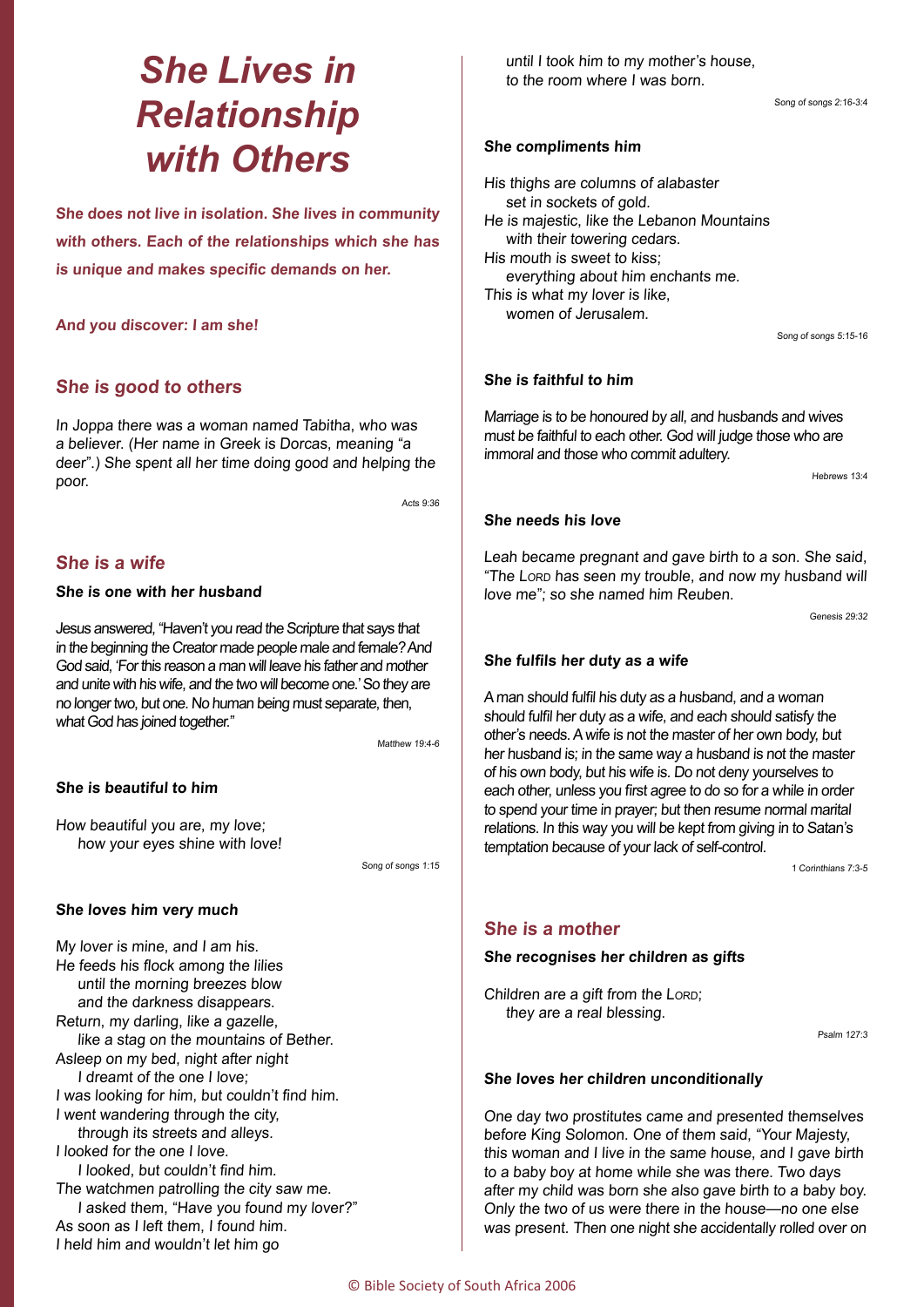her baby and smothered it. She got up during the night, took my son from my side while I was asleep, and carried him to her bed; then she put the dead child in my bed. The next morning, when I woke up and was going to feed my baby, I saw that it was dead. I looked at it more closely and saw that it was not my child."

But the other woman said, "No! The living child is mine, and the dead one is yours!"

The first woman answered, "No! The dead child is yours, and the living one is mine!"

And so they argued before the king.

Then King Solomon said, "Each of you claims that the living child is hers and that the dead child belongs to the other one." He sent for a sword, and when it was brought, he said, "Cut the living child in two and give each woman half of it."

The real mother, her heart full of love for her son, said to the king, "Please, Your Majesty, don't kill the child! Give it to her!"

But the other woman said, "Don't give it to either of us; go ahead and cut it in two."

Then Solomon said, "Don't kill the child! Give it to the first woman—she is its real mother."

[1 Kings 3:16-27](http://www.bibles.co.za/search/search-detail.php?prev=-25&book=1KI&chapter=3&version=6&GO=Show)

#### **She asks God to teach her how to raise her children**

Then the woman went and said to her husband, "A man of God has come to me, and he looked as frightening as the angel of God. I didn't ask him where he came from, and he didn't tell me his name. But he did tell me that I would become pregnant and have a son. He told me not to drink any wine or beer, or eat any forbidden food, because the boy is to be dedicated to God as a nazirite as long as he lives."

Then Manoah prayed to the Lorp, "Please, Lorp, let the man of God that you sent come back to us and tell us what we must do with the boy when he is born."

[Judges 13:6-8](http://www.bibles.co.za/search/search-detail.php?prev=-26&book=JDG&chapter=13&version=6&GO=Show)

#### **She teaches her children to live right**

Pay attention to what your father and mother tell you, my son. Their teaching will improve your character as a handsome turban or a necklace improves your appearance.

[Proverbs 1:8-9](http://www.bibles.co.za/search/search-detail.php?prev=-27&book=PRO&chapter=1&version=6&GO=Show)

#### **She is a single parent**

Sometimes she battles financially and asks for help. However, in the midst of these difficult circumstances, she experiences God's loving care for her.

The widow of a member of a group of prophets went to Elisha and said, "Sir, my husband has died! As you know, he was a God-fearing man, but now a man he owed money to has come to take away my two sons as slaves in payment for my husband's debt."

"What shall I do for you?" he asked. "Tell me, what have you got at home?"

"Nothing at all, except a small jar of olive-oil," she answered.

"Go to your neighbours and borrow as many empty jars as you can," Elisha told her. "Then you and your sons go into the house, close the door, and start pouring oil into the jars. Set each one aside as soon as it is full."

So the woman went into her house with her sons, closed the door, took the small jar of olive-oil, and poured oil into the jars as her sons brought them to her. When they had filled all the jars, she asked if there were any more. "That was the last one," one of her sons answered. And the olive-oil stopped flowing. She went back to Elisha, the prophet, who said to her, "Sell the olive-oil and pay all your debts, and there will be enough money left over for you and your sons to live on."

[2 Kings 4:1-7](http://www.bibles.co.za/search/search-detail.php?prev=-28&book=2KI&chapter=4&version=6&GO=Show)

#### **She is a daughter-in-law**

The Bible tells of Ruth who lived in the land of Moab. When her mother-in-law Naomi, after losing her husband and sons, decided to return to Bethlehem in Judah, Ruth refused to allow her to go back home alone. She said:

"Don't ask me to leave you! Let me go with you. Wherever you go, I will go; wherever you live, I will live. Your people will be my people, and your God will be my God. Wherever you die, I will die, and that is where I will be buried. May the Lord's worst punishment come upon me if I let anything but death separate me from you!"

[Ruth 1:16-17](http://www.bibles.co.za/search/search-detail.php?prev=-29&book=RUT&chapter=1&version=6&GO=Show)

Ruth treated her mother-in-law as she would her own family, and others noticed what a loyal daughter-in-law she was:

Ruth bowed down with her face touching the ground, and said to Boaz, "Why should you be so concerned about me? Why should you be so kind to a foreigner?"

Boaz answered, "I have heard about everything that you have done for your mother-in-law since your husband died. I know how you left your father and mother and your own country and how you came to live among a people you had never known before. May the Lorp reward you for what you have done. May you have a full reward from the Lorp God of Israel, to whom you have come for protection!"

[Ruth 2:10-12](http://www.bibles.co.za/search/search-detail.php?prev=-30&book=RUT&chapter=2&version=6&GO=Show)

#### **She is a mother-in-law**

#### **She is unselfish**

After the death of her husband and sons, Naomi told her daughters-in-law that she wanted to leave Moab and return to her home town of Bethlehem. She said to them:

"Go back home and stay with your mothers. May the Lord be as good to you as you have been to me and to those who have died. And may the Lorp make it possible for each of you to marry again and have a home."

[Ruth 1:8-9a](http://www.bibles.co.za/search/search-detail.php?prev=-31&book=RUT&chapter=1&version=6&GO=Show)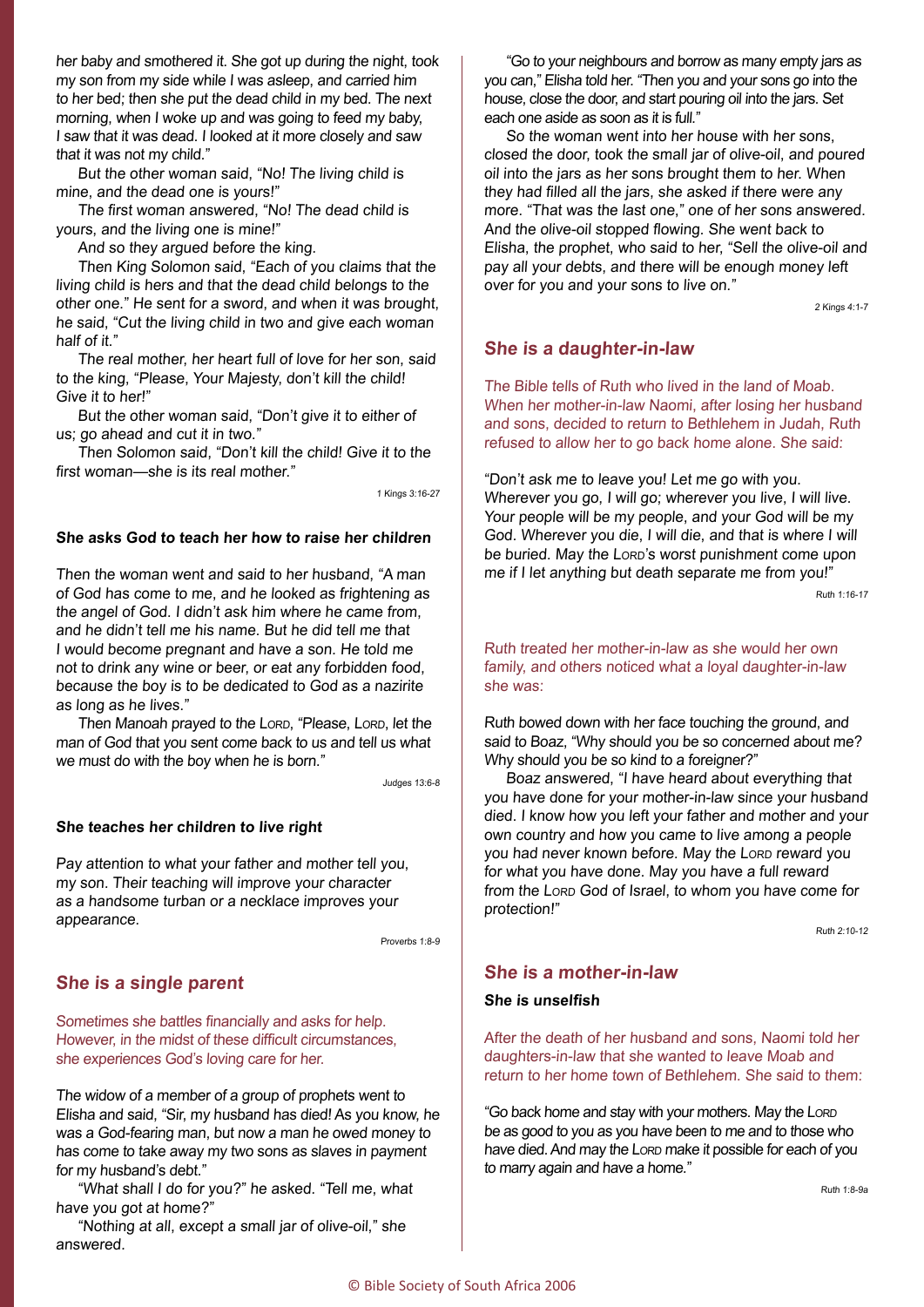### **She is a friend**

#### **She prays for her friends**

#### Just as Jesus prayed for his friends, the believing woman also prays for her friends:

"Simon, Simon! Listen! Satan has received permission to test all of you, to separate the good from the bad, as a farmer separates the wheat from the chaff. But I have prayed for you, Simon, that your faith will not fail."

[Luke 22:31-32a](http://www.bibles.co.za/search/search-detail.php?prev=-32&book=LUK&chapter=22&version=6&GO=Show)

#### **She shares the bitter and the sweet of life with her friends**

"Or suppose a woman who has ten silver coins loses one of them—what does she do? She lights a lamp, sweeps her house, and looks carefully everywhere until she finds it. When she finds it, she calls her friends and neighbours together, and says to them, 'I am so happy I found the coin I lost. Let us celebrate!' "

[Luke 15:8-9](http://www.bibles.co.za/search/search-detail.php?prev=-33&book=LUK&chapter=15&version=6&GO=Show)

#### **She gives good advice**

Naaman, the commander of the Syrian army, was highly respected and esteemed by the king of Syria, because through Naaman the Lorp had given victory to the Syrian forces. He was a great soldier, but he suffered from a dreaded skin-disease. In one of their raids against Israel, the Syrians had carried off a little Israelite girl, who became a servant of Naaman's wife. One day she said to her mistress, "I wish that my master could go to the prophet who lives in Samaria! He would cure him of his disease." When Naaman heard of this, he went to the king and told him what the girl had said. The king said, "Go to the king of Israel and take this letter to him."

So Naaman went down to the Jordan, dipped himself in it seven times, as Elisha had instructed, and he was completely cured. His flesh became firm and healthy, like that of a child. He returned to Elisha with all his men and said, "Now I know that there is no god but the God of Israel; so please, sir, accept a gift from me."

[2 Kings 5:1-5a,14-15](http://www.bibles.co.za/search/search-detail.php?prev=-34&book=2KI&chapter=5&version=6&GO=Show)

#### **She is a widow**

#### **She finds it hard to be alone**

Naomi's life seemed empty after the death of her husband and sons:

"Don't call me Naomi," she answered; "call me Marah, because Almighty God has made my life bitter. When I left here, I had plenty, but the Lorp has brought me back without a thing. Why call me Naomi when the LORD Almighty has condemned me and sent me trouble?"

[Ruth 1:20-21](http://www.bibles.co.za/search/search-detail.php?prev=-35&book=RUT&chapter=1&version=6&GO=Show)

#### **She matters to God**

It is important to God that believers should take care of widows:

What God the Father considers to be pure and genuine religion is this: to take care of orphans and widows in their suffering and to keep oneself from being corrupted by the world.

[James 1:27](http://www.bibles.co.za/search/search-detail.php?prev=-36&book=JAS&chapter=1&version=6&GO=Show)

#### **She is divorced**

Although different things separate people from one another, there is nothing that can separate us from God's love:

Who will accuse God's chosen people? God himself declares them not guilty! Who, then, will condemn them? Not Christ Jesus, who died, or rather, who was raised to life and is at the right-hand side of God, pleading with him for us! Who, then, can separate us from the love of Christ?

For I am certain that nothing can separate us from his love: neither death nor life, neither angels nor other heavenly rulers or powers, neither the present nor the future, neither the world above nor the world below there is nothing in all creation that will ever be able to separate us from the love of God which is ours through Christ Jesus our Lord.

[Romans 8:33-35a,38-39](http://www.bibles.co.za/search/search-detail.php?prev=-37&book=ROM&chapter=8&version=6&GO=Show)

#### **She is the other woman**

The teachers of the Law and the Pharisees brought in a woman who had been caught committing adultery, and they made her stand before them all. "Teacher," they said to Jesus, "this woman was caught in the very act of committing adultery. In our Law Moses commanded that such a woman must be stoned to death. Now, what do you say?" They said this to trap Jesus, so that they could accuse him. But he bent over and wrote on the ground with his finger.

As they stood there asking him questions, he straightened himself up and said to them, "Whichever one of you has committed no sin may throw the first stone at her." Then he bent over again and wrote on the ground. When they heard this, they all left, one by one, the older ones first. Jesus was left alone, with the woman still standing there. He straightened himself up and said to her, "Where are they? Is there no one left to condemn you?"

"No one, sir," she answered.

"Well, then," Jesus said, "I do not condemn you either. Go, but do not sin again."

[John 8:3-11](http://www.bibles.co.za/search/search-detail.php?prev=-38&book=JHN&chapter=8&version=6&GO=Show)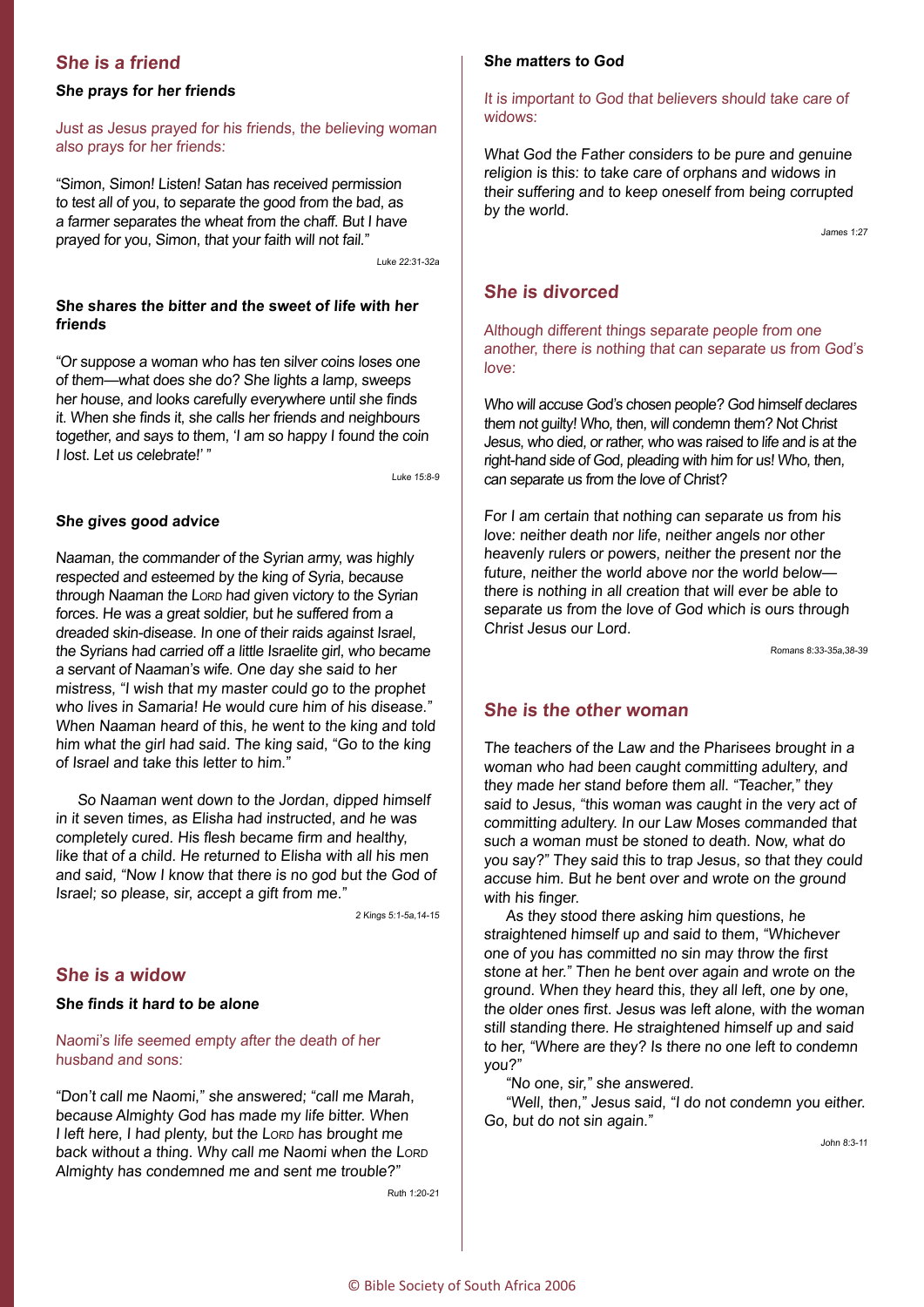# *She Lives in Relationship with Herself*

**Every day she lives with herself on both the spiritual and the physical levels. She realises that God is concerned about her total personhood.**

**And you discover: I am she!**

### **She realises that she has been made to be like God**

So God created human beings, making them to be like himself. He created them male and female.

[Genesis 1:27](http://www.bibles.co.za/search/search-detail.php?prev=-39&book=GEN&chapter=1&version=6&GO=Show)

## **She looks after her body**

Don't you know that your body is the temple of the Holy Spirit, who lives in you and who was given to you by God? You do not belong to yourselves but to God; he bought you for a price. So use your bodies for God's glory.

[1 Corinthians 6:19-20](http://www.bibles.co.za/search/search-detail.php?prev=-40&book=1CO&chapter=6&version=6&GO=Show)

#### **She respects herself, she is not a showpiece**

On the seventh day of his banquet the king was drinking and feeling merry, so he called in the seven eunuchs who were his personal servants, Mehuman, Biztha, Harbona, Bigtha, Abagtha, Zethar, and Carkas. He ordered them to bring in Queen Vashti, wearing her royal crown. The queen was a beautiful woman, and the king wanted to show off her beauty to the officials and all his guests. But when the servants told Queen Vashti of the king's command, she refused to come.

[Esther 1:10-12a](http://www.bibles.co.za/search/search-detail.php?prev=-41&book=EST&chapter=1&version=6&GO=Show)

### **She knows that her true inner self is more important than her appearance**

You should not use outward aids to make yourselves beautiful, such as the way you do your hair, or the jewellery you put on, or the dresses you wear. Instead, your beauty should consist of your true inner self, the ageless beauty of a gentle and quiet spirit, which is of the greatest value in God's sight. For the devout women of the past who placed their hope in God used to make themselves beautiful by submitting to their husbands.

### **She knows God has a special purpose for her as a single person**

An unmarried woman or a virgin concerns herself with the Lord's work, because she wants to be dedicated both in body and spirit; but a married woman concerns herself with worldly matters, because she wants to please her husband.

[1 Corinthians 7:34b](http://www.bibles.co.za/search/search-detail.php?prev=-43&book=1CO&chapter=7&version=6&GO=Show)

# **She knows God has a special purpose for her as an older woman**

In the same way instruct the older women to behave as women should who live a holy life. They must not be slanderers or slaves to wine. They must teach what is good, in order to train the younger women to love their husbands and children, to be self-controlled and pure, and to be good housewives who submit to their husbands, so that no one will speak evil of the message that comes from God.

Titus  $2:3-5$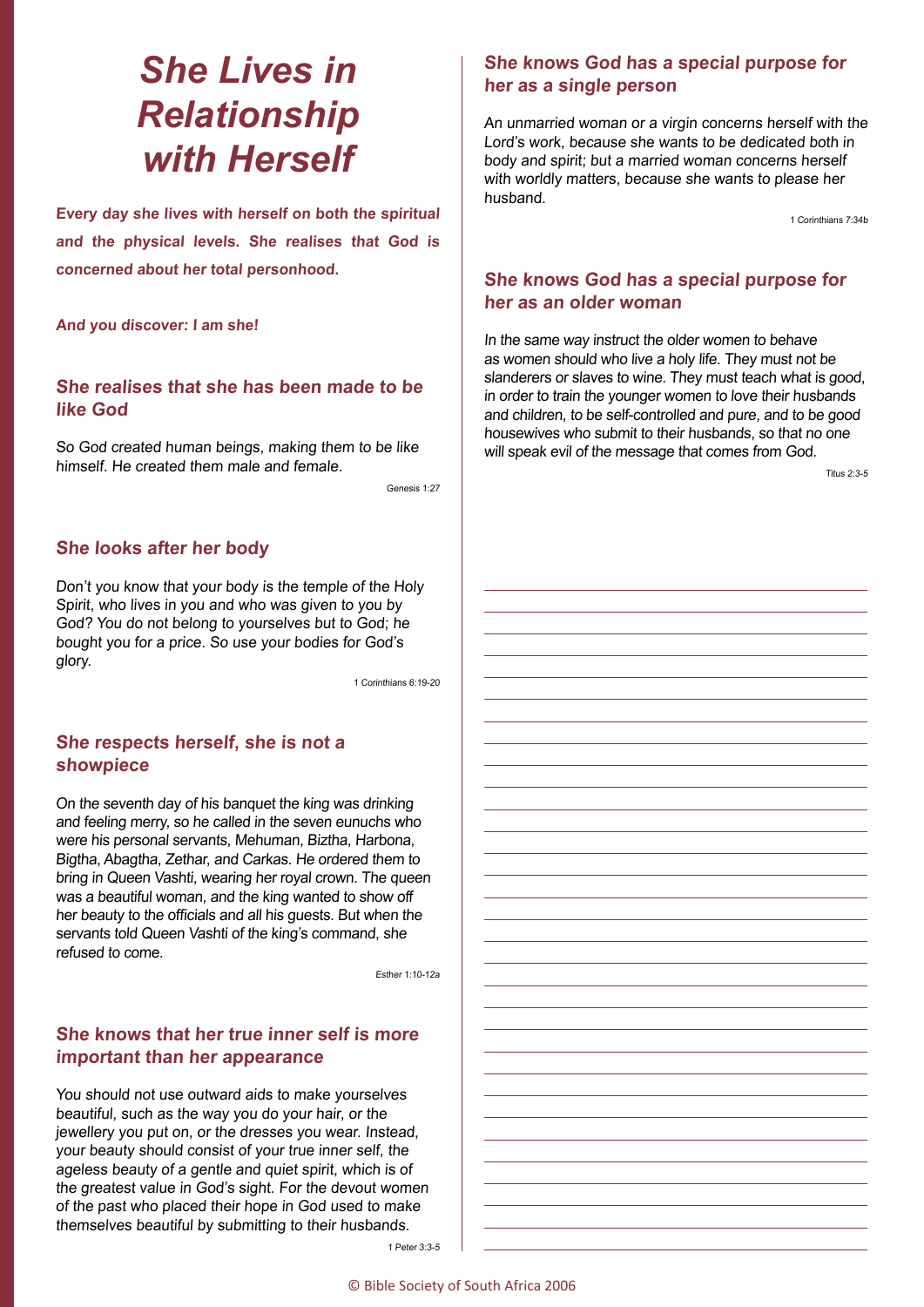# *She Has Feelings*

**Her emotions are an integral part of her womanhood. She experiences intensely the joys of life. But at times she also experiences negative emotions such as sadness, despondency, or inferiority.**

#### **And you discover: I am she!**

#### **She experiences emotions intensely**

Hannah prayed:

"The Lord has filled my heart with joy; how happy I am because of what he has done! I laugh at my enemies; how joyful I am because God has helped me!"

[1 Samuel 2:1](http://www.bibles.co.za/search/search-detail.php?prev=-45&book=1SA&chapter=2&version=6&GO=Show)

#### **She feels heartsore and despondent**

#### In the Bible, Hannah is such a woman:

Peninnah, her rival, would torment and humiliate her, because the Lorp had kept her childless. This went on year after year; whenever they went to the house of the LORD, Peninnah would upset Hannah so much that she would cry and refuse to eat anything.

She was deeply distressed, and she cried bitterly as she prayed to the LORD.

[1 Samuel 1:6-7,10](http://www.bibles.co.za/search/search-detail.php?prev=-46&book=1SA&chapter=1&version=6&GO=Show)

## **She feels bitter because of what happens to her**

"Don't call me Naomi," she answered; "call me Marah, because Almighty God has made my life bitter. When I left here, I had plenty, but the Lord has brought me back without a thing. Why call me Naomi when the LORD Almighty has condemned me and sent me trouble?"

[Ruth 1:20-21](http://www.bibles.co.za/search/search-detail.php?prev=-47&book=RUT&chapter=1&version=6&GO=Show)

# **She realises that she need not feel inferior**

You created every part of me; you put me together in my mother's womb. I praise you because you are to be feared; all you do is strange and wonderful. I know it with all my heart. When my bones were being formed, carefully put together in my mother's womb, when I was growing there in secret, you knew that I was there you saw me before I was born.

The days allotted to me had all been recorded in your book, before any of them ever began.

O God, how difficult I find your thoughts; how many of them there are!

[Psalm 139:13-17](http://www.bibles.co.za/search/search-detail.php?prev=-48&book=PSA&chapter=139&version=6&GO=Show)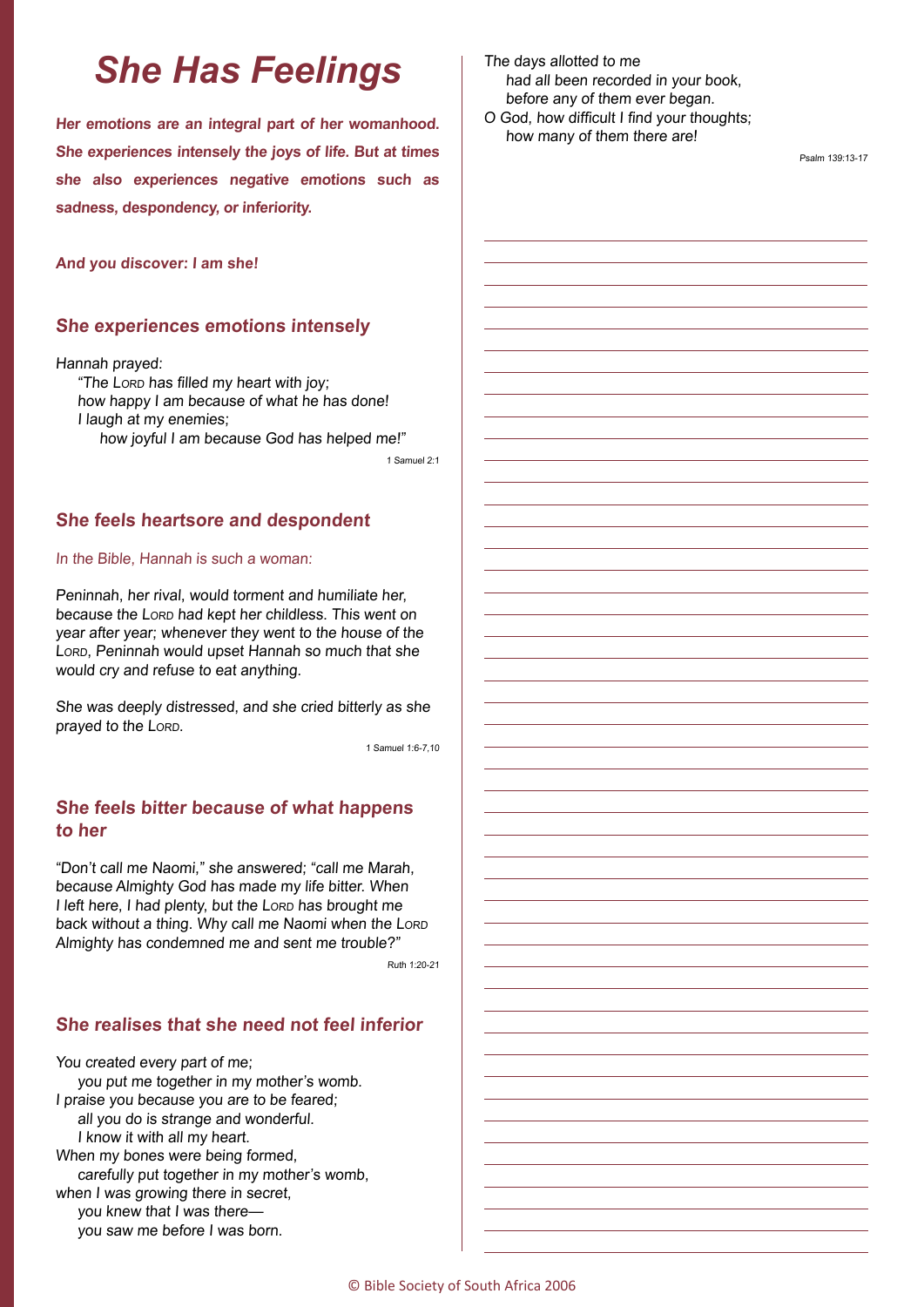# *She is a Working Woman*

**She is a woman who bears many responsibilities. She has to see to it that the household runs smoothly, that her husband and children are happy and have been well attended to, and then she also wants to build her career.**

**And you discover: I am she!**

# **She recognises that work is a privilege**

The best thing anyone can do is to eat and drink and enjoy what he has earned. And yet, I realised that even this comes from God. How else could you have anything to eat or enjoy yourself at all?

[Ecclesiastes 2:24-25](http://www.bibles.co.za/search/search-detail.php?prev=-49&book=ECC&chapter=4&version=6&GO=Show)

# **She serves the Lord in spite of pressure at work**

Then the king of Egypt spoke to Shiphrah and Puah, the two midwives who helped the Hebrew women. "When you help the Hebrew women give birth," he said to them, "kill the baby if it is a boy; but if it is a girl, let it live." But the midwives feared God and so did not obey the king; instead, they let the boys live.

[Exodus 1:15-17](http://www.bibles.co.za/search/search-detail.php?prev=-51&book=EXO&chapter=1&version=6&GO=Show)

# **She tries to use her time appropriately**

Everything that happens in this world happens at the time God chooses.

[Ecclesiastes 3:1](http://www.bibles.co.za/search/search-detail.php?prev=-50&book=ECC&chapter=3&version=6&GO=Show)

# **She is a believing businesswoman**

On the Sabbath we went out of the city to the river-side, where we thought there would be a place where Jews gathered for prayer. We sat down and talked to the women who gathered there. One of those who heard us was Lydia from Thyatira, who was a dealer in purple cloth. She was a woman who worshipped God, and the Lord opened her mind to pay attention to what Paul was saying. After she and the people of her house had been baptised, she invited us, "Come and stay in my house if you have decided that I am a true believer in the Lord." And she persuaded us to go. [Acts 16:13-15](http://www.bibles.co.za/search/search-detail.php?prev=-52&book=ACT&chapter=16&version=6&GO=Show)

# **She is highly capable**

How hard it is to find a capable wife! She is worth far more than iewels!

Her husband puts his confidence in her, and he will never be poor.

As long as she lives, she does him good and never harm.

She keeps herself busy making wool and linen cloth.

She brings home food from out-of-the-way places, as merchant ships do.

She gets up before daylight to prepare food for her family and to tell her servant-women what to do.

She looks at land and buys it, and with money she has earned she plants a vineyard.

She is a hard worker, strong and industrious.

She knows the value of everything she makes, and works late into the night.

She spins her own thread and weaves her own cloth. She is generous to the poor and needy.

She doesn't worry when it snows, because her family has warm clothing.

She makes bedspreads and wears clothes of fine purple linen.

Her husband is well known, one of the leading citizens.

She makes clothes and belts, and sells them to merchants.

She is strong and respected and not afraid of the future.

She speaks with a gentle wisdom.

She is always busy and looks after her family's needs.

Her children show their appreciation, and her husband praises her.

He says, "Many women are good wives, but you are the best of them all."

Charm is deceptive and beauty disappears, but a woman who honours the Lord should be praised.

Give her credit for all she does. She deserves the respect of everyone.

[Proverbs 31:10-31](http://www.bibles.co.za/search/search-detail.php?prev=-53&book=PRO&chapter=31&version=6&GO=Show)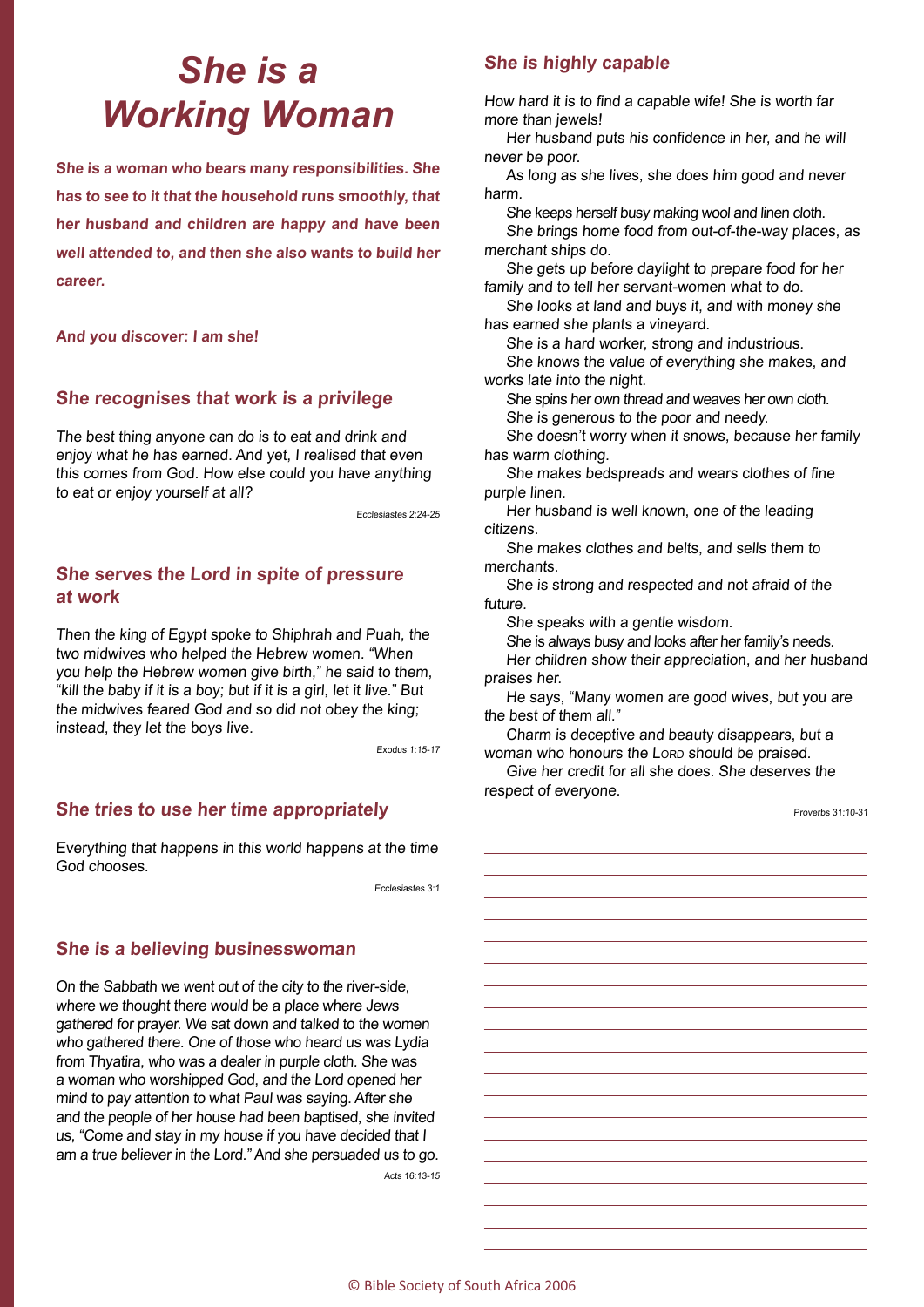# *She Makes a Difference*

**She is a woman who wants to make a contribution at home and in society. She is not afraid to take risks she gives a voice to women in society, in order to make the world a better place. She has discovered God's calling for her and lives her life to the full.**

**And you discover: I am she!**

#### **She works for peace**

Happy are those who work for peace; God will call them his children!

Matthew<sub>5:9</sub>

## **She stands up for what is right**

Mahlah, Noah, Hoglah, Milcah, and Tirzah were the daughters of Zelophehad son of Hepher, son of Gilead, son of Machir, son of Manasseh, son of Joseph. They went and stood before Moses, Eleazar the priest, the leaders, and the whole community at the entrance of the Tent of the LORD's presence and said, "Our father died in the wilderness without leaving any sons. He was not among the followers of Korah, who rebelled against the LORD; he died because of his own sin. Just because he had no sons, why should our father's name disappear from Israel? Give us property among our father's relatives."

Moses presented their case to the Lorp, and the Lorp said to him, "What the daughters of Zelophehad request is right; give them property among their father's relatives. Let his inheritance pass on to them."

[Numbers 27:1-7](http://www.bibles.co.za/search/search-detail.php?prev=-55&book=NUM&chapter=27&version=6&GO=Show)

# **She does the right thing at the right time**

Queen Esther was requested by Mordecai—her guardian—to beg the king for mercy on behalf of her people. Mordecai had got wind of a conspiracy to wipe out the Jews living in the Persian Empire. Although, initially, Esther wavered, she finally agreed to do the right thing. She sent word to Mordecai:

"If anyone, man or woman, goes to the inner courtyard and sees the king without being summoned, that person must die. That is the law; everyone, from the king's advisers to the people in the provinces, knows that. There is only one way to get round this law: if the king holds out his gold sceptre to someone, then that person's life is spared. But it has been a month since the king sent for me."

When Mordecai received Esther's message, he sent her this warning: "Don't imagine that you are safer than

any other Jew just because you are in the royal palace. If you keep quiet at a time like this, help will come from heaven to the Jews, and they will be saved, but you will die and your father's family will come to an end. Yet who knows—maybe it was for a time like this that you were made queen!"

Esther sent Mordecai this reply: "Go and gather all the Jews in Susa together; hold a fast and pray for me. Don't eat or drink anything for three days and nights. My young women and I will be doing the same. After that, I will go to the king, even though it is against the law. If I must die for doing it, I will die."

[Esther 4:11-16](http://www.bibles.co.za/search/search-detail.php?prev=-56&book=EST&chapter=4&version=6&GO=Show)

#### **She strives for harmony**

Euodia and Syntyche, please, I beg you, try to agree as sisters in the Lord. And you too, my faithful partner, I want you to help these women; for they have worked hard with me to spread the gospel, together with Clement and all my other fellow-workers, whose names are in God's book of the living.

[Philippians 4:2-3](http://www.bibles.co.za/search/search-detail.php?prev=-57&book=PHP&chapter=4&version=6&GO=Show)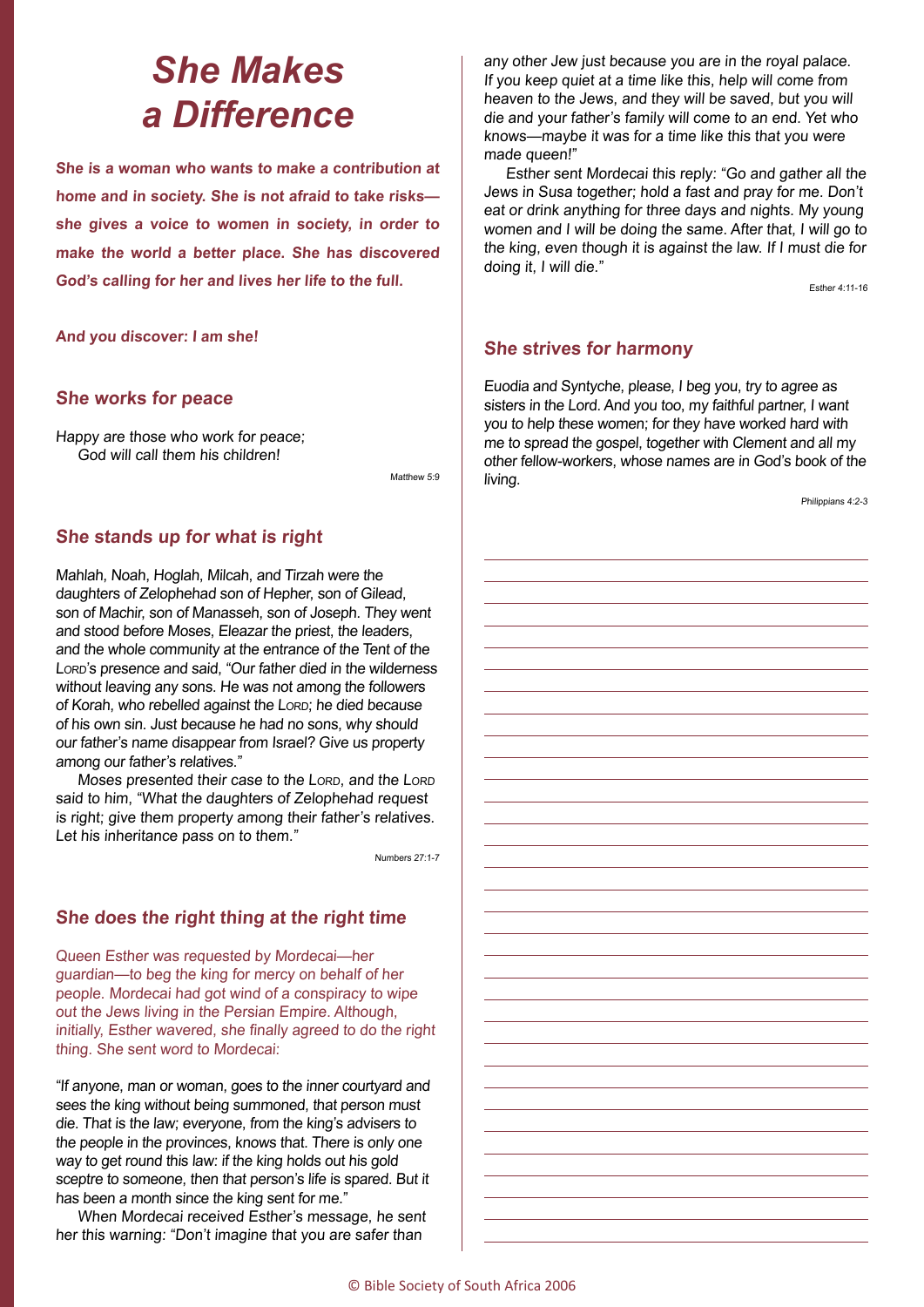# *She is a Spiritual Leader*

**She is willing, if it is required of her, to take the spiritual lead. She is not necessarily a minister, but she listens when God calls her to testify, to help those in spiritual need, and to lead people back to Him. She listens to God and she does her part for the church.**

**And you discover: I am she!**

# **She is willing to step forward when the Lord calls her**

Because of their disobedience, the Lord had let the Israelites be conquered by Jabin king of Canaan:

Then the people of Israel cried out to the Lord for help. Now Deborah, the wife of Lappidoth, was a prophet, and she was serving as a judge for the Israelites at that time. She used to sit under a certain palmtree between Ramah and Bethel in the hill-country of Ephraim, and the people of Israel would go there for her decisions. One day she sent for Barak son of Abinoam from the city of Kedesh in Naphtali and said to him, "The Lorp, the God of Israel, has given you this command: 'Take ten thousand men from the tribes of Naphtali and Zebulun and lead them to Mount Tabor. I will bring Sisera, the commander of Jabin's army, to fight against you at the River Kishon. He will have his chariots and soldiers, but I will give you victory over him.' "

Then Barak replied, "I will go if you go with me, but if you don't go with me, I won't go either."

She answered, "All right, I will go with you, but you won't get any credit for the victory, because the Lorp will hand Sisera over to a woman."

[Judges 4:3b-9a](http://www.bibles.co.za/search/search-detail.php?prev=-58&book=JDG&chapter=4&version=6&GO=Show)

# **She is a woman of character**

Their wives also must be of good character and must not gossip; they must be sober and honest in everything.

[1 Timothy 3:11](http://www.bibles.co.za/search/search-detail.php?prev=-59&book=1TI&chapter=3&version=6&GO=Show)

# **She uses her gifts**

We have many parts in the one body, and all these parts have different functions. In the same way, though we are many, we are one body in union with Christ, and we are all joined to each other as different parts of one body. So we are to use our different gifts in accordance with the grace that God has given us. If our gift is to speak God's message, we should do it according to the faith that we have; if it is to serve, we should serve; if it is to teach, we should teach; if

it is to encourage others, we should do so. Whoever shares with others should do it generously; whoever has authority should work hard; whoever shows kindness to others should do it cheerfully.

[Romans 12:4-8](http://www.bibles.co.za/search/search-detail.php?prev=-60&book=ROM&chapter=12&version=6&GO=Show)

#### **She is a servant-leader**

So Jesus called them all together and said, "You know that the rulers of the heathen have power over them, and the leaders have complete authority. This, however, is not the way it shall be among you. If one of you wants to be great, he must be the servant of the rest; and if one of you wants to be first, he must be your slave—like the Son of Man, who did not come to be served, but to serve and to give his life to redeem many people."

[Matthew 20:25-28](http://www.bibles.co.za/search/search-detail.php?prev=-61&book=MAT&chapter=20&version=6&GO=Show)

#### **She is a gentle leader**

She speaks with a gentle wisdom.

[Proverbs 31:26](http://www.bibles.co.za/search/search-detail.php?prev=-62&book=PRO&chapter=31&version=6&GO=Show)

## **She corrects those who have lost the way**

My brothers and sisters, if any of you wander away from the truth and another one brings them back again, remember this: whoever turns a sinner back from his or her wrong way will save that sinner's soul from death and bring about the forgiveness of many sins.

[James 5:19-20](http://www.bibles.co.za/search/search-detail.php?prev=-63&book=JAS&chapter=5&version=6&GO=Show)

# **She tells everyone that Jesus is the risen Lord**

Suddenly Jesus met [the women] and said, "Peace be with you." They came up to him, took hold of his feet, and worshipped him. "Do not be afraid," Jesus said to them. "Go and tell my brothers to go to Galilee, and there they will see me."

[Matthew 28:9-10](http://www.bibles.co.za/search/search-detail.php?prev=-64&book=MAT&chapter=28&version=6&GO=Show)

# **She follows the Lord to the end**

The army officer who was standing there in front of the cross saw how Jesus had died. "This man was really the Son of God!" he said.

Some women were there, looking on from a distance. Among them were Mary Magdalene, Mary the mother of the younger James and of Joseph, and Salome. They had followed Jesus while he was in Galilee and had helped him. Many other women who had come to Jerusalem with him were there also.

[Mark 15:39-41](http://www.bibles.co.za/search/search-detail.php?prev=-65&book=MRK&chapter=15&version=6&GO=Show)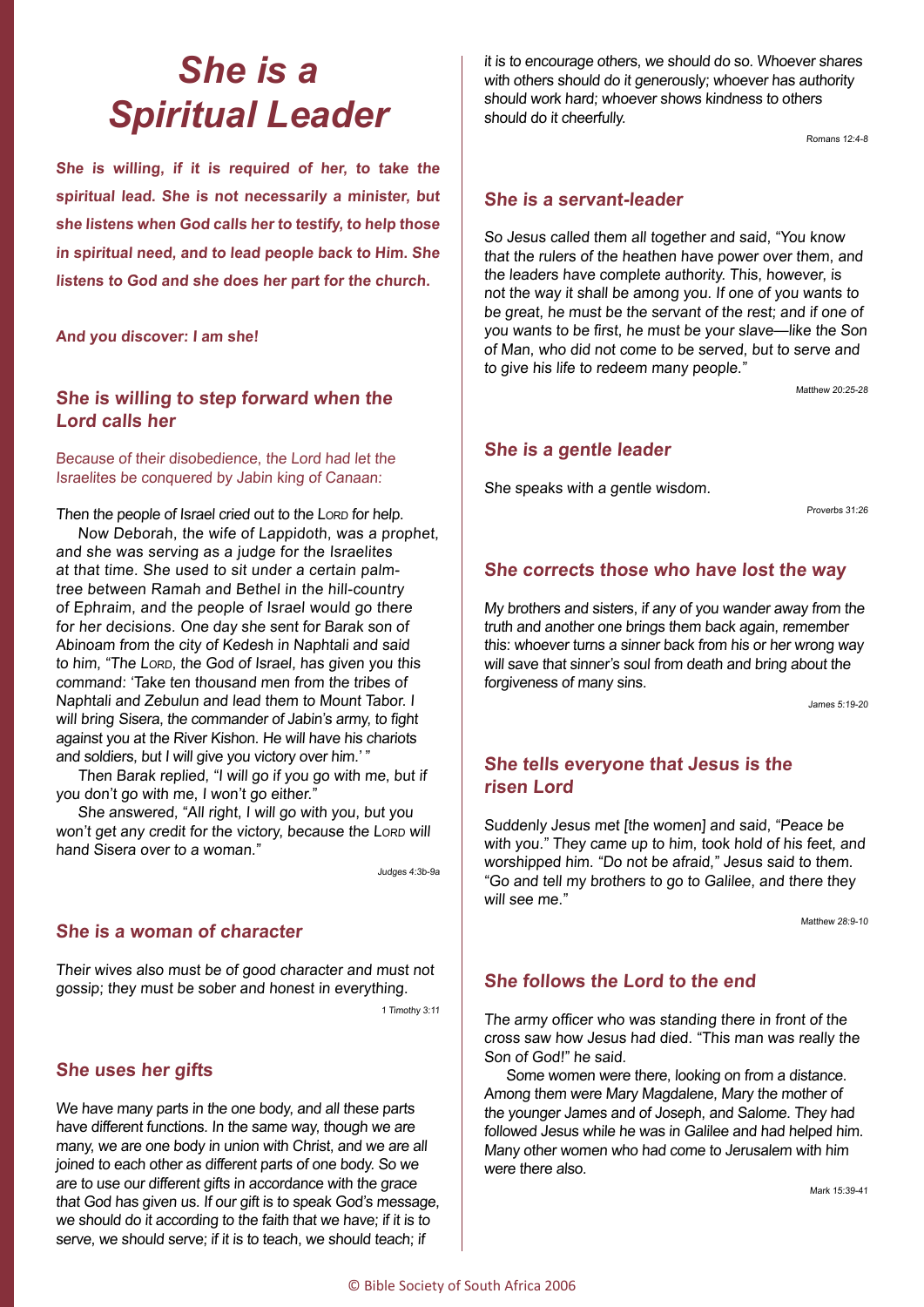# **She leaves behind a spiritual heritage**

I give thanks to God, whom I serve with a clear conscience, as my ancestors did. I thank him as I remember you always in my prayers night and day. I remember your tears, and I want to see you very much, so that I may be filled with joy. I remember the sincere faith you have, the kind of faith that your grandmother Lois and your mother Eunice also had. I am sure that you have it also.

[2 Timothy 1:3-5](http://www.bibles.co.za/search/search-detail.php?prev=-66&book=2TI&chapter=1&version=6&GO=Show)

# *Sometimes She Suffers*

**She notices that things do not always go quite the way that she would like. Sometimes she gets terribly hurt when others step on her, abuse her, or when things simply do not work out as she had hoped. Sometimes she battles to let go of things in her past, but at other times, she manages to talk to God about her suffering and to confront her pain. Then she discovers that she can start anew, in spite of all that happened in her past.**

**And you discover: I am she!**

# **She suffers from an incurable disease**

So many women today are battling with diseases such as HIV/AIDS and cancer.

#### **She takes her pain to the Lord**

One day a great crowd was gathered round Jesus.

There was a woman who had suffered terribly from severe bleeding for twelve years, even though she had been treated by many doctors. She had spent all her money, but instead of getting better she got worse all the time. She had heard about Jesus, so she came in the crowd behind him, saying to herself, "If I just touch his clothes, I will get well."

She touched his cloak, and her bleeding stopped at once; and she had the feeling inside herself that she was healed of her trouble. At once Jesus knew that power had gone out of him, so he turned round in the crowd and asked, "Who touched my clothes?"

His disciples answered, "You see how the people are crowding you; why do you ask who touched you?"

But Jesus kept looking round to see who had done it. The woman realised what had happened to her, so she came, trembling with fear, knelt at his feet, and told him the whole truth. Jesus said to her, "My daughter, your faith has made you well. Go in peace, and be healed of your trouble."

[Mark 5:25-34](http://www.bibles.co.za/search/search-detail.php?prev=-67&book=MRK&chapter=5&version=6&GO=Show)

#### **She needs to be looked after**

As He taught about the final judgment, Jesus said to his disciples:

"Then the King will say to the people on his right, 'Come, you that are blessed by my Father! Come and possess the kingdom which has been prepared for you ever since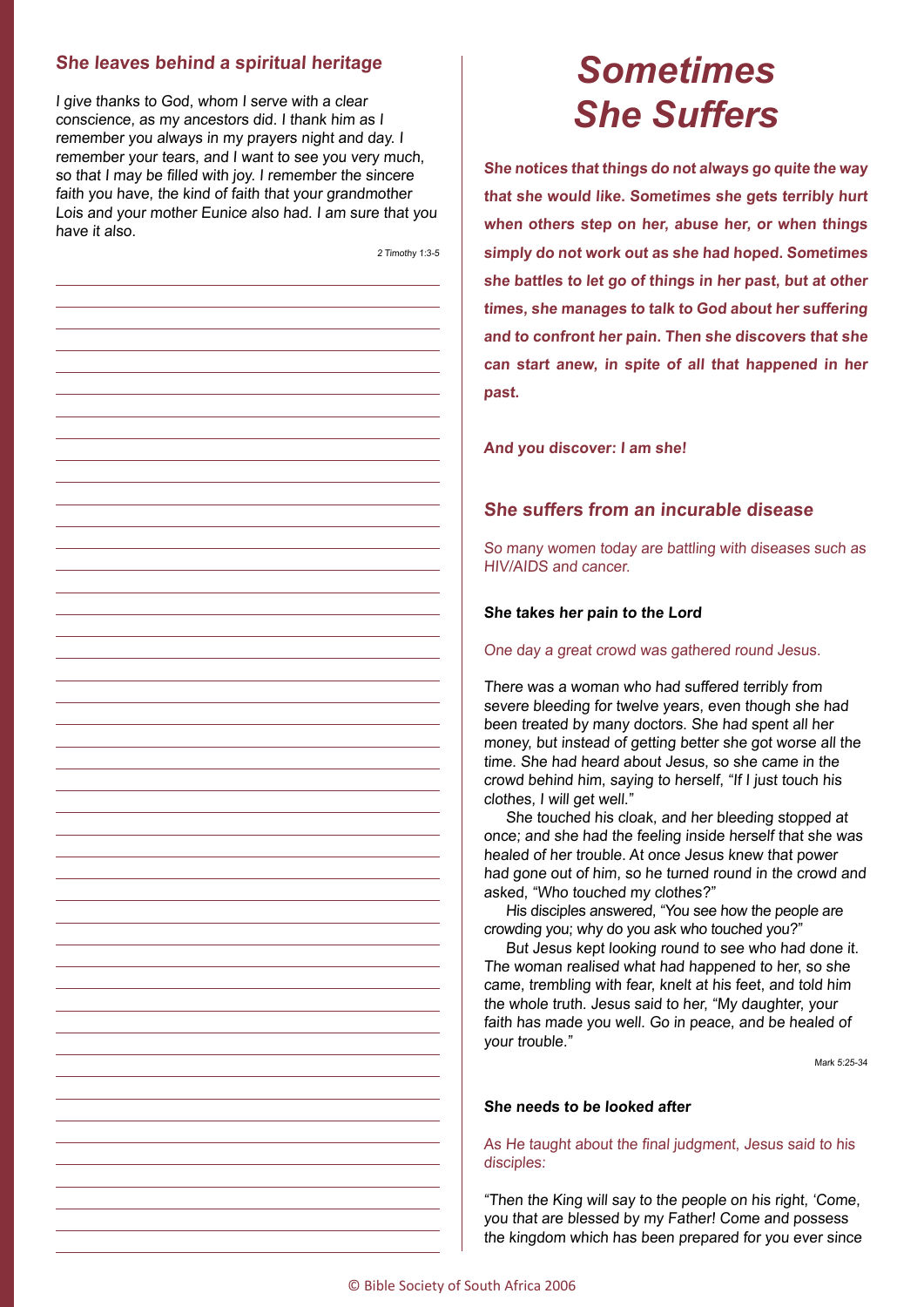the creation of the world. I was hungry and you fed me, thirsty and you gave me a drink; I was a stranger and you received me in your homes, naked and you clothed me; I was sick and you took care of me, in prison and you visited me.'

"The righteous will then answer him, 'When, Lord, did we ever see you hungry and feed you, or thirsty and give you a drink? When did we ever see you a stranger and welcome you in our homes, or naked and clothe you? When did we ever see you sick or in prison, and visit you?' The King will reply, 'I tell you, whenever you did this for one of the least important of these members of my family, you did it for me!'"

[Matthew 25:34-40](http://www.bibles.co.za/search/search-detail.php?prev=-68&book=MAT&chapter=25&version=6&GO=Show)

## **She feels desperate about her childlessness**

But Rachel had not borne Jacob any children, and so she became jealous of her sister and said to Jacob, "Give me children, or I will die."

[Genesis 30:1](http://www.bibles.co.za/search/search-detail.php?prev=-70&book=GEN&chapter=30&version=6&GO=Show)

# **She suffers because of her child's bad choices**

When Esau was forty years old, he married two Hittite women, Judith the daughter of Beeri, and Basemath the daughter of Elon. They made life miserable for Isaac and Rebecca.

Rebecca said to Isaac, "I am sick and tired of Esau's foreign wives. If Jacob also marries one of these Hittite women, I might as well die."

[Genesis 26:34-35; 27:46](http://www.bibles.co.za/search/search-detail.php?prev=-71&book=GEN&chapter=26&version=6&GO=Show)

# **She grapples with her unhappy past**

There is a great deal of personal pain in her past, whether as a result of her own choices or through the doings of others. She realises that freedom from her grappling can be found only with the Lord, but she feels too guilty to talk to Him about it. But then she discovers that, in his love, there is unconditional forgiveness and bright hope for a new future.

In that town was a woman who lived a sinful life. She heard that Jesus was eating in the Pharisee's house, so she brought an alabaster jar full of perfume and stood behind Jesus, by his feet, crying and wetting his feet with her tears. Then she dried his feet with her hair, kissed them, and poured the perfume on them. When the Pharisee saw this, he said to himself, "If this man really were a prophet, he would know who this woman is who is touching him; he would know what kind of sinful life she lives!"

Jesus spoke up and said to him, "Simon, I have something to tell you."

"Yes, Teacher," he said, "tell me."

"There were two men who owed money to a moneylender," Jesus began. "One owed him five hundred silver coins, and the other owed him fifty. Neither of them could pay him back, so he cancelled the debts of both. Which one, then, will love him more?"

"I suppose," answered Simon, "that it would be the one who was forgiven more."

"You are right," said Jesus. Then he turned to the woman and said to Simon, "Do you see this woman? I came into your home, and you gave me no water for my feet, but she has washed my feet with her tears and dried them with her hair. You did not welcome me with a kiss, but she has not stopped kissing my feet since I came. You provided no oliveoil for my head, but she has covered my feet with perfume. I tell you, then, the great love she has shown proves that her many sins have been forgiven. But whoever has been forgiven little shows only a little love."

Then Jesus said to the woman, "Your sins are forgiven."

The others sitting at the table began to say to themselves, "Who is this, who even forgives sins?"

But Jesus said to the woman, "Your faith has saved you; go in peace."

[Luke 7:37-50](http://www.bibles.co.za/search/search-detail.php?prev=-73&book=LUK&chapter=7&version=6&GO=Show)

#### **She has been raped**

**She need not feel guilty about it. It is he who did wrong.**

"Suppose a man out in the countryside rapes a woman who is engaged to someone else. Then only the man is to be put to death; nothing is to be done to the woman, because she has not committed a sin worthy of death. This case is the same as when one man attacks another man and murders him. The man raped the engaged woman in the countryside, and although she cried for help, there was no one to help her."

[Deuteronomy 22:25-27](http://www.bibles.co.za/search/search-detail.php?prev=-74&book=DEU&chapter=22&version=6&GO=Show)

#### **She mourns because her "no" was not taken seriously**

#### Then Amnon said to Tamar,

"Bring the cakes here to my bed and serve them to me yourself." She took the cakes and went over to him. As she offered them to him, he grabbed her and said, "Come to bed with me!"

"No," she said. "Don't force me to do such a degrading thing! That's awful! How could I ever hold up my head in public again? And you—you would be completely disgraced in Israel. Please, speak to the king, and I'm sure that he will give me to you." But he would not listen to her; and since he was stronger than she was, he overpowered her and raped her.

Then Amnon was filled with a deep hatred for her; he hated her now even more than he had loved her before. He said to her, "Get out!"

"No," she answered. "To send me away like this is a greater crime than what you just did!"

But Amnon would not listen to her; he called in his personal servant and said, "Get this woman out of my sight! Throw her out and lock the door!" The servant put her out and locked the door.

Tamar was wearing a long robe with full sleeves, the usual clothing for an unmarried princess in those days. She sprinkled ashes on her head, tore her robe, and with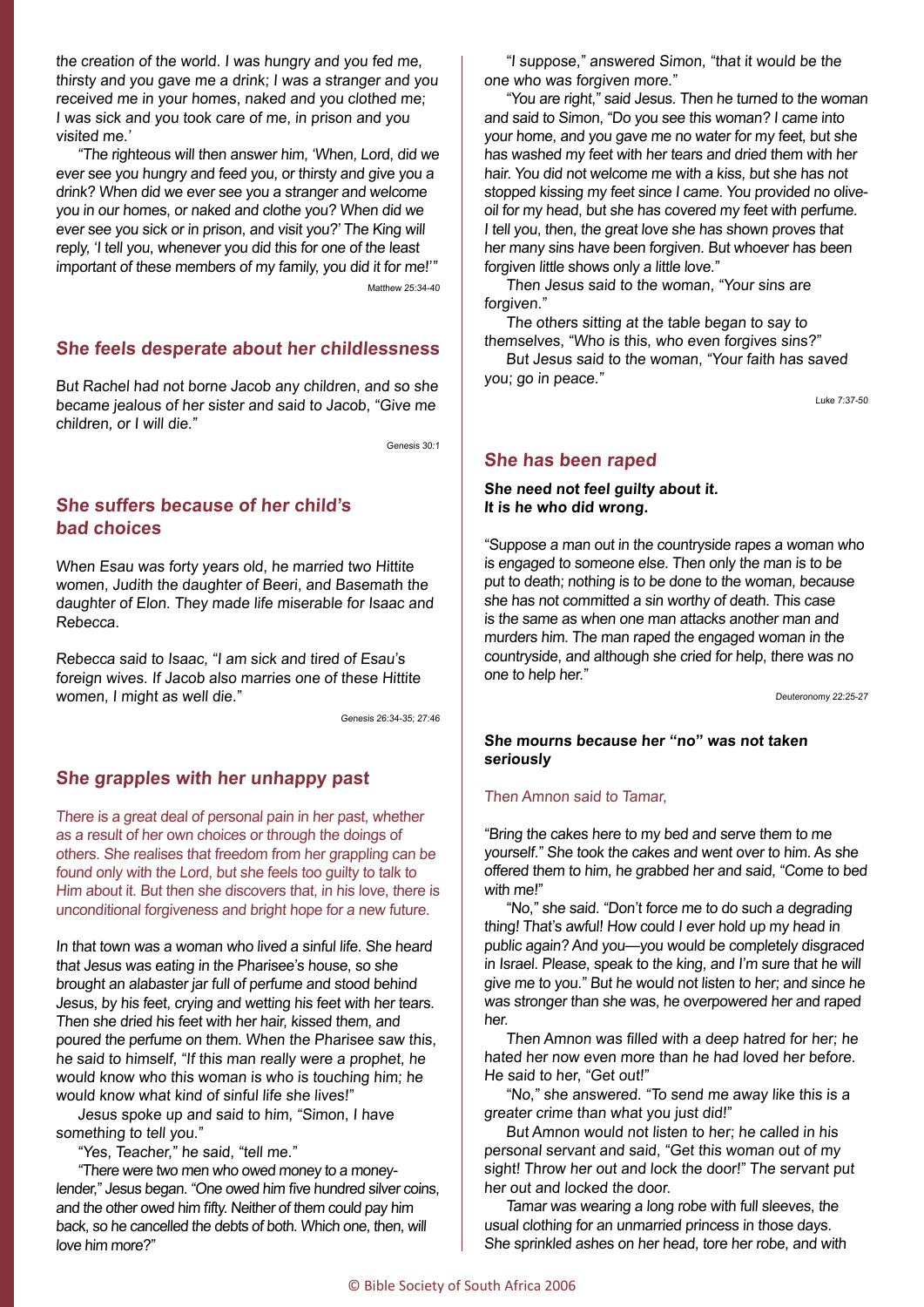her face buried in her hands went away crying. When her brother Absalom saw her, he asked, "Has Amnon molested you? Please, sister, don't let it upset you so much. He is your half-brother, so don't tell anyone about it." So Tamar lived in Absalom's house, sad and lonely.

[2 Samuel 13:10-20](http://www.bibles.co.za/search/search-detail.php?prev=-75&book=2SA&chapter=13&version=6&GO=Show)

### **She is the victim of violence**

Once there was a Levite who was on a journey with his concubine, and they had to spend the night in a strange town. A local resident offered to put them up for the night. That evening, while they were eating and drinking, a terrible thing happened:

They were enjoying themselves when all of a sudden some sexual perverts from the town surrounded the house and started beating on the door. They said to the old man, "Bring out that man that came home with you! We want to have sex with him!"

But the old man went outside and said to them, "No, my friends! Please! Don't do such an evil, immoral thing! This man is my guest. Look! Here is his concubine and my own daughter, who is a virgin. I'll bring them out now, and you can have them. Do with them whatever you want. But don't do such an awful thing to this man!" But the men would not listen to him. So the Levite took his concubine and put her outside with them. They raped her and abused her all night long and didn't stop until morning.

At dawn the woman came and fell down at the door of the old man's house, where her husband was. She was still there when daylight came. Her husband got up that morning, and when he opened the door to go on his way, he found his concubine lying in front of the house with her hands reaching for the door. He said, "Get up. Let's go." But there was no answer. So he put her body across the donkey and started on his way home.

[Judges 19:22-28](http://www.bibles.co.za/search/search-detail.php?prev=-76&book=JDG&chapter=19&version=6&GO=Show)

#### **She talks to God about her suffering**

Because Rebecca had no children, Isaac prayed to the Lorp for her. The Lorp answered his prayer, and Rebecca became pregnant. She was going to have twins, and before they were born, they struggled against each other in her womb. She said, "Why should something like this happen to me?" So she went to ask the Lord for an answer.

The Lorp said to her,

"Two nations are within you; You will give birth to two rival peoples. One will be stronger than the other; The older will serve the younger."

[Genesis 25:21-23](http://www.bibles.co.za/search/search-detail.php?prev=-77&book=GEN&chapter=25&version=6&GO=Show)

#### **She knows she can start anew, in spite of her past**

It was faith that kept the prostitute Rahab from being killed with those who disobeyed God, for she gave the Israelite spies a friendly welcome.

[Hebrews 11:31](http://www.bibles.co.za/search/search-detail.php?prev=-78&book=HEB&chapter=11&version=6&GO=Show)

#### **She knows that things will go well again**

LORD, make us prosperous again,

just as the rain brings water back to dry river-beds. Let those who wept as they sowed their seed, gather the harvest with joy!

Those who wept as they went out carrying the seed will come back singing for joy, as they bring in the harvest.

[Psalm 126:4-6](http://www.bibles.co.za/search/search-detail.php?prev=-79&book=PSA&chapter=126&version=6&GO=Show)